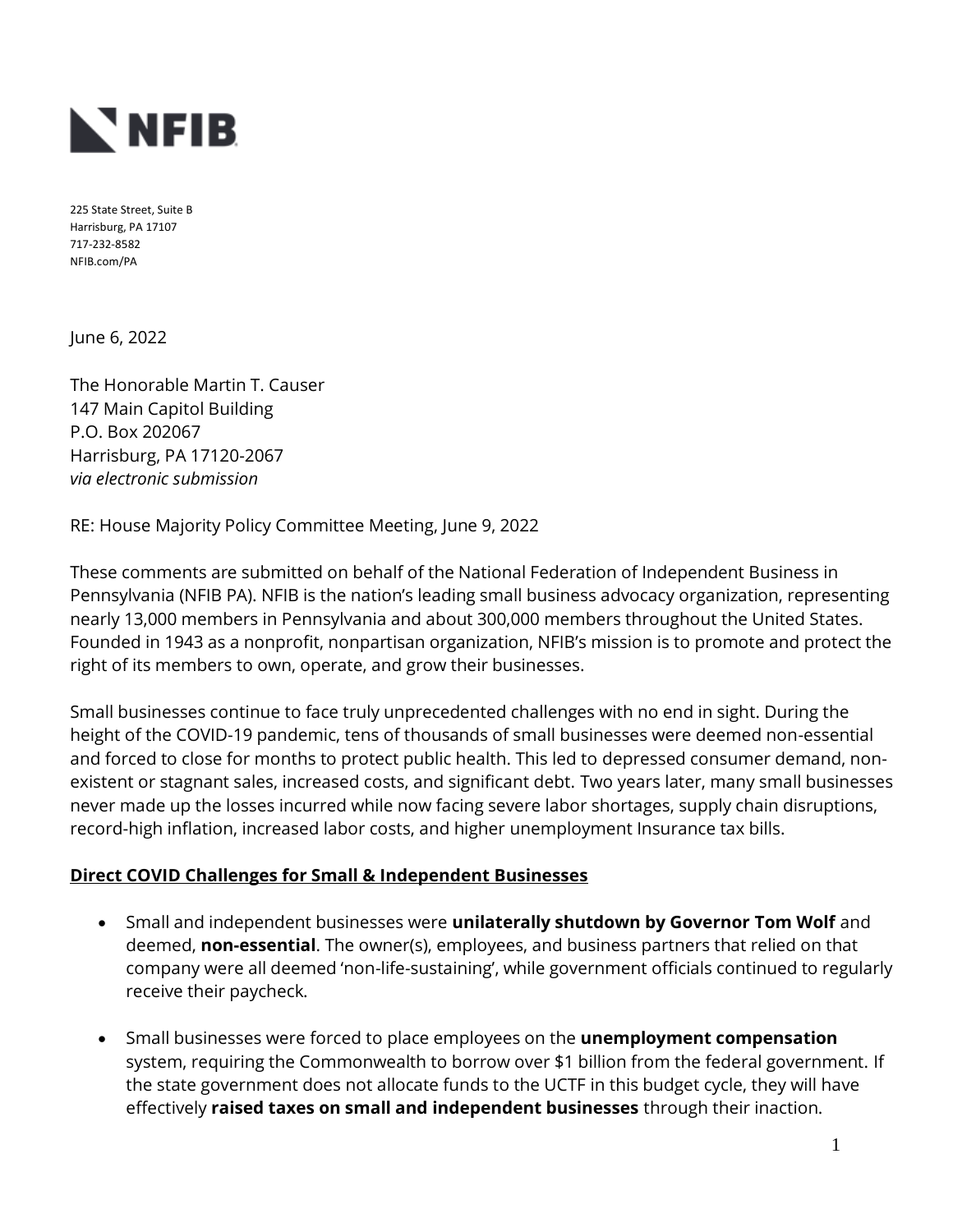- The **Unemployment Compensation system crumbled** under the demand for services, leaving employees and employers with no way to ensure the lights stayed on and families had food on the table. The systems failed when employees needed it most.
- The **Pandemic Unemployment Assistance (PUA) program took weeks to launch**, leaving business owners with no answers, and no help from the Department of Labor & Industry. I witnessed the pain and anguish on business owners faces as the state was woefully prepared for the pandemic. Business owners were left with no recourse other than waiting on L&I to return their phone call or email, which typically took well over a month. It appeared that business owners were last in line for priority, even though employees wouldn't have jobs without the business owner.
- When finally authorized to resume limited business operations, small and independent businesses incurred **substantial costs to comply with the ever-changing dictates** that the Wolf Administration would unilaterally, and without warning, issue. To include occupancy limitations, masking requirements, the obligation to purchase food with alcohol, and, most foolishly, installing plastic shields throughout businesses.
	- o According to a [New York Times article](https://www.nytimes.com/2021/08/19/well/live/coronavirus-restaurants-classrooms-salons.html) published in August of 2021, "Intuition tells us a plastic shield would be protective against germs. But scientists who study aerosols, air flow and ventilation say that much of the time, **the barriers don't help and probably give people a false sense of security. And sometimes the barriers can make things worse."**
	- o "Research suggests that in some instances, a barrier protecting a clerk behind a checkout counter may redirect the germs to another worker or customer. Rows of clear plastic shields, like those you might find in a nail salon or classroom, can also impede normal air flow and ventilation."
- In December of 2020, before the Christmas and New Year's Day, during limited business operations, restaurants had already placed their food purchases for the week. They were abruptly notified that they would not be allowed to open at all that weekend, or in the next three weeks. Governor Wolf, only two days prior, had **denied** a report that he was going to issue another shutdown order. **Thousands of restaurants were forced to get rid of thousands of dollars' worth of food, and in many cases, their limited resources were completely wasted** due to ineffective communication from those who held the proverbial keys to the car.
	- o Instead of calling it a shutdown 'order', Governor Wolf referred to the mitigation order as a 'pause', but really it was a **death knell for thousands of small businesses** who were going to have to discard many of the products they had just ordered.
- Programs such as the **Paycheck Protection Program (PPP) failed small and independent businesses**, as the dollars were gobbled up by those with the resources and time to apply. Small and independent businesses often lack staff attorneys, accountants, a human resource director, and a janitor, requiring the owner to fulfill those obligations. Fraud was rampant within the PPP,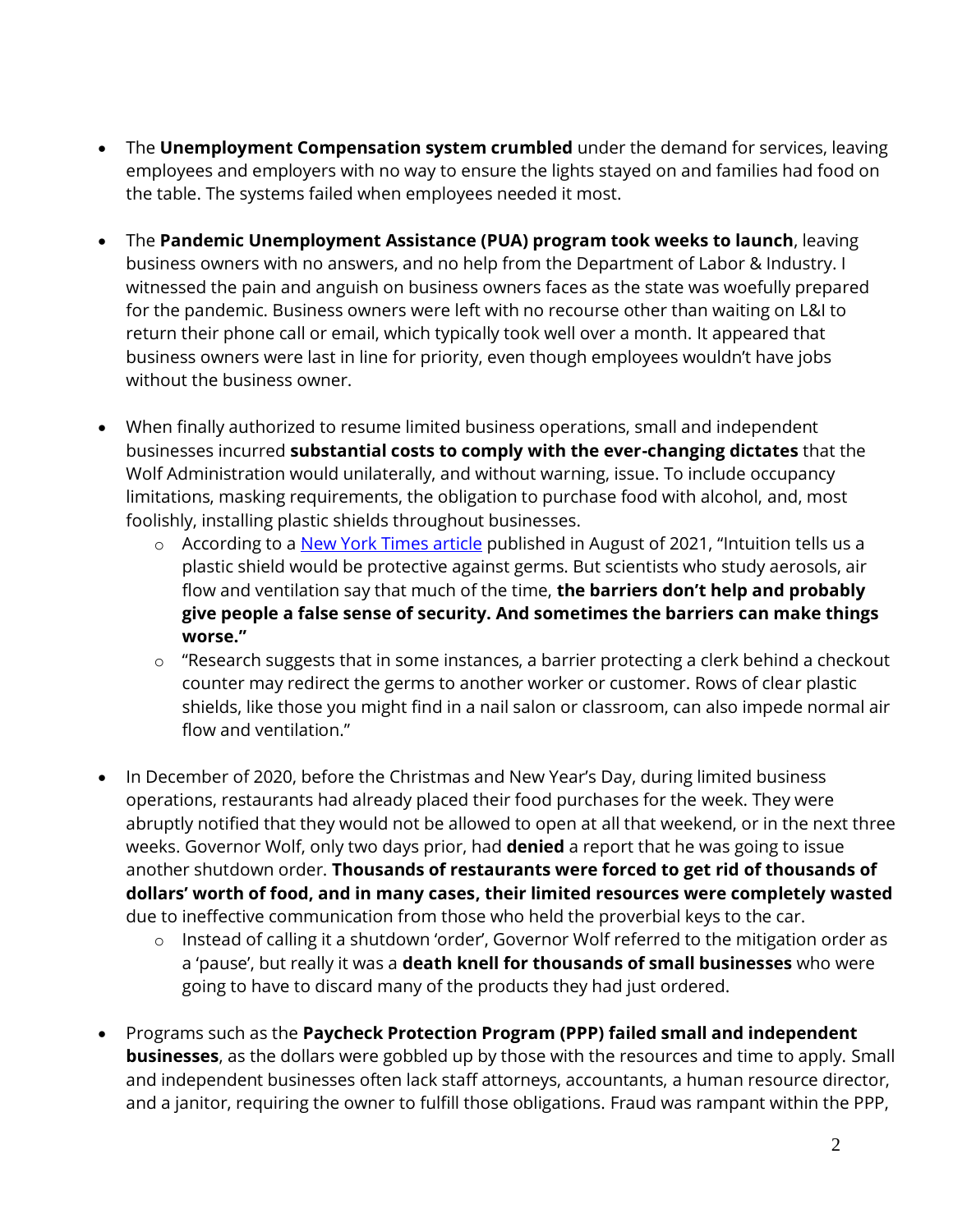providing billions of US taxpayer dollars to unrecoverable entities, many foreign. **One-time cash infusions are often fruitless, ripe with fraud, and don't get to the intended target.**

- o Quoted from NBC News, "Many who participated in what prosecutors are calling the largest fraud in U.S. history — the **theft of hundreds of billions of dollars** in taxpayer money intended to help those harmed by the coronavirus pandemic — couldn't resist purchasing luxury automobiles. Also, mansions, private jet flights and swanky vacations."
- o "They came into their riches by participating in what experts say is the theft of as much as **\$80 billion** — or about 10 percent — of the \$800 billion handed out in a Covid relief plan known as the Paycheck Protection Program, or PPP. That's on top of the **\$90 billion to \$400 billion** believed to have been stolen from the \$900 billion Covid unemployment relief program — at least half taken by international fraudsters — as NBC News reported last year. And another **\$80 billion** potentially pilfered from a separate Covid disaster relief program."
- o Net Operating Loss for small business > Onetime cash infusion.
	- Pennsylvania does not allow small businesses to take a Net Operating Loss (NOL). If you have a loss, you get to claim it. If you do not suffer a loss, you do not get to claim one.
	- By **allowing NOL's for pass-through entities**, the Commonwealth could commit to targeted, immediate relief for those that suffered a loss, rather than blanket payments ripe with fraud.
- When you **pay people not to work**, it's hard to get them to come back to the workforce.
	- o The federal pandemic unemployment insurance supplement of \$300/week was a primary concern of many business owners, which provided a disincentive to return to the workforce. This was the subject of a **letter** I wrote to Governor Wolf on May 20, 2021, requesting he exchange the \$300/week federal benefit and provide a back-to-work bonus for those who return and remain in the workforce. Additionally, NFIB issued a letter of support for Rep. Jim Cox's House Bill 508, dated May 24, 2021.
	- o According to a Business Insider article entitled, "Unemployment declining faster in states that are cutting off \$300 enhanced federal benefit, according to WSJ" dated June 27, 2021, "The number of individuals who received unemployment benefits declined by 13.8% by the week ending June 12, compared to mid-May, in states where governors explicitly said that enhanced benefits would end in June, based on an analysis by Jefferies LLC economists. This figure compares to a 10% decline in states that are ending benefits in July, and a smaller 5.7% decline in states that intend to keep the benefits until the funding ends in September."

# **COVID Conclusion**

How did we get to our current existence? Bad policies and a lack of communication.

When businesses were forced to shut down, manufacturing and production ceased, too. When workers were laid off and provided sizeable checks from the state and federal government, some never came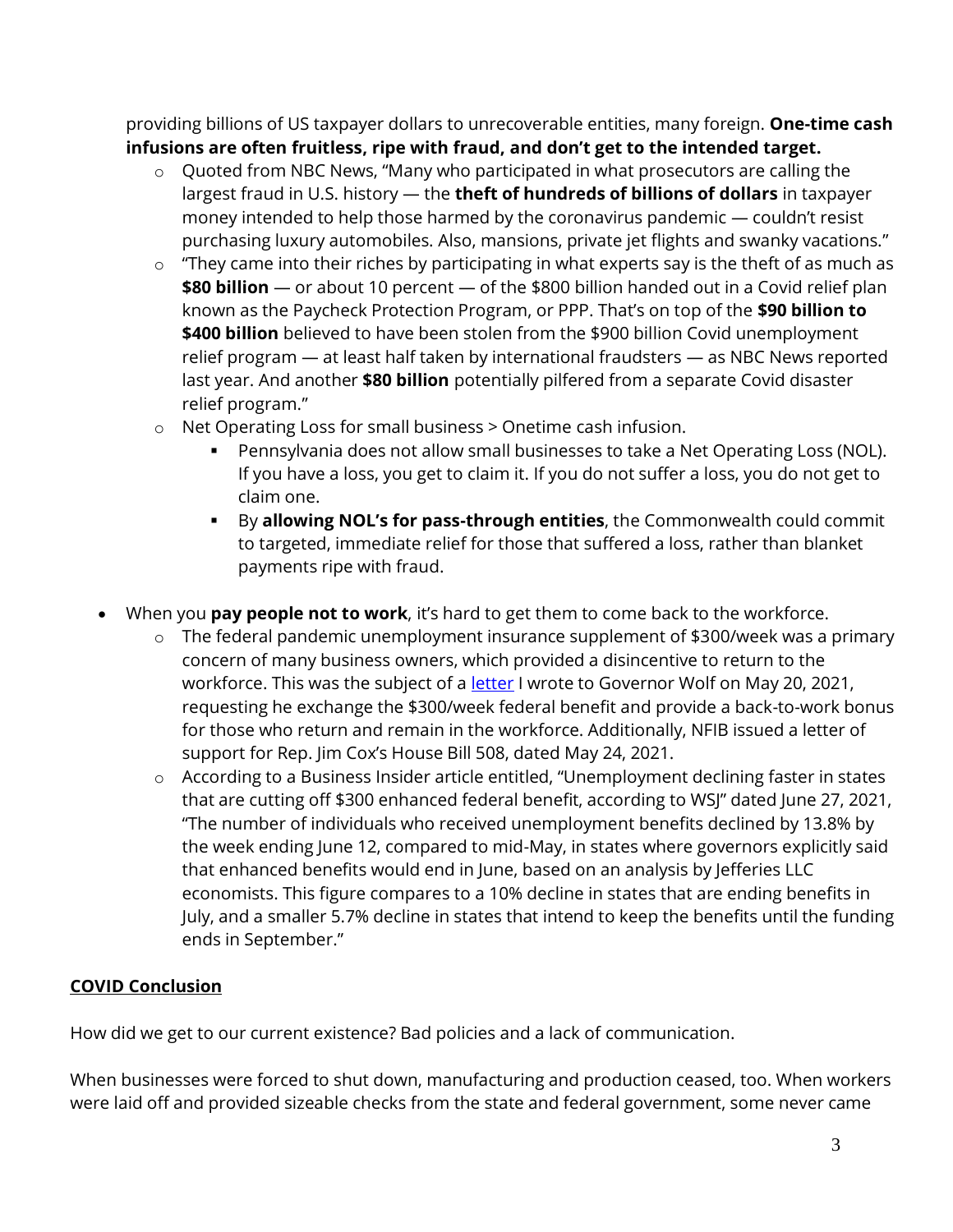back. The **current supply chain disruption was predictable**, but the magnitude has far surpassed expectations. You can't produce the same number of goods with fewer employees. When products are in **limited supply, but high demand**, the price of those goods becomes inflated.

If nothing else, the supply chain disruptions have shed light on the importance of **manufacturing products domestically**, when possible, rather than a reliance on other countries. But it is difficult to attract businesses to the Commonwealth due to our poor business climate.

Additionally, when the **Federal Reserve continues to print money**, **inflation is the result**. According to the Free Thought Project, If we want to put this into perspective, we can take a look at the [monetary](https://fred.stlouisfed.org/series/M1SL)  [supply at the beginning of 2020,](https://fred.stlouisfed.org/series/M1SL) which showed just \$4.0192 trillion in circulation. By January 2021, that number had jumped up to \$6.7 trillion — but this was only the beginning.

By November of last year, that number climbed to \$20.354 trillion dollars in circulation — meaning that **since January 2020, the United States has printed nearly 80% of all US dollars in existence.**

This is a contributing factor to the current high inflation we are experiencing, brought on by irrational shutdown orders, intentionally paying workers to stay at home and not work, excessive printing of money, supply chains disruptions brought on by shutdown orders, and many more factors.

While hindsight is 20/20, the Commonwealth could stand to learn a lot from this experience to ensure that we never repeat the failings of the past couple of years.

# **Tertiary Policy Issues Limiting Small Business Recovery (State/Federal)**

Inflation has reached record levels due to poor choices during the COVID-19 pandemic, but, other factors are, or will, have a direct affect on inflation, too. As costs continue to increase for business owners, prices will continue to soar at stores.

#### **Regional Greenhouse Gas Initiative (RGGI)**

RGGI will exacerbate the rising costs of doing business. Employers continue to operate with minimal staff and higher labor and material costs, all while struggling to reopen to pre-pandemic levels. Should small businesses continue to struggle and close their doors in communities across the state, **Main Streets will suffer, state and local tax bases will collapse, and more workers will lose their jobs**.

For instance, there are **hundreds of downstream small businesses** that supply and service coal and natural gas production and plants, in counties like Armstrong, Indiana, Montour, Washington, and Greene, where RGGI will hurt the most.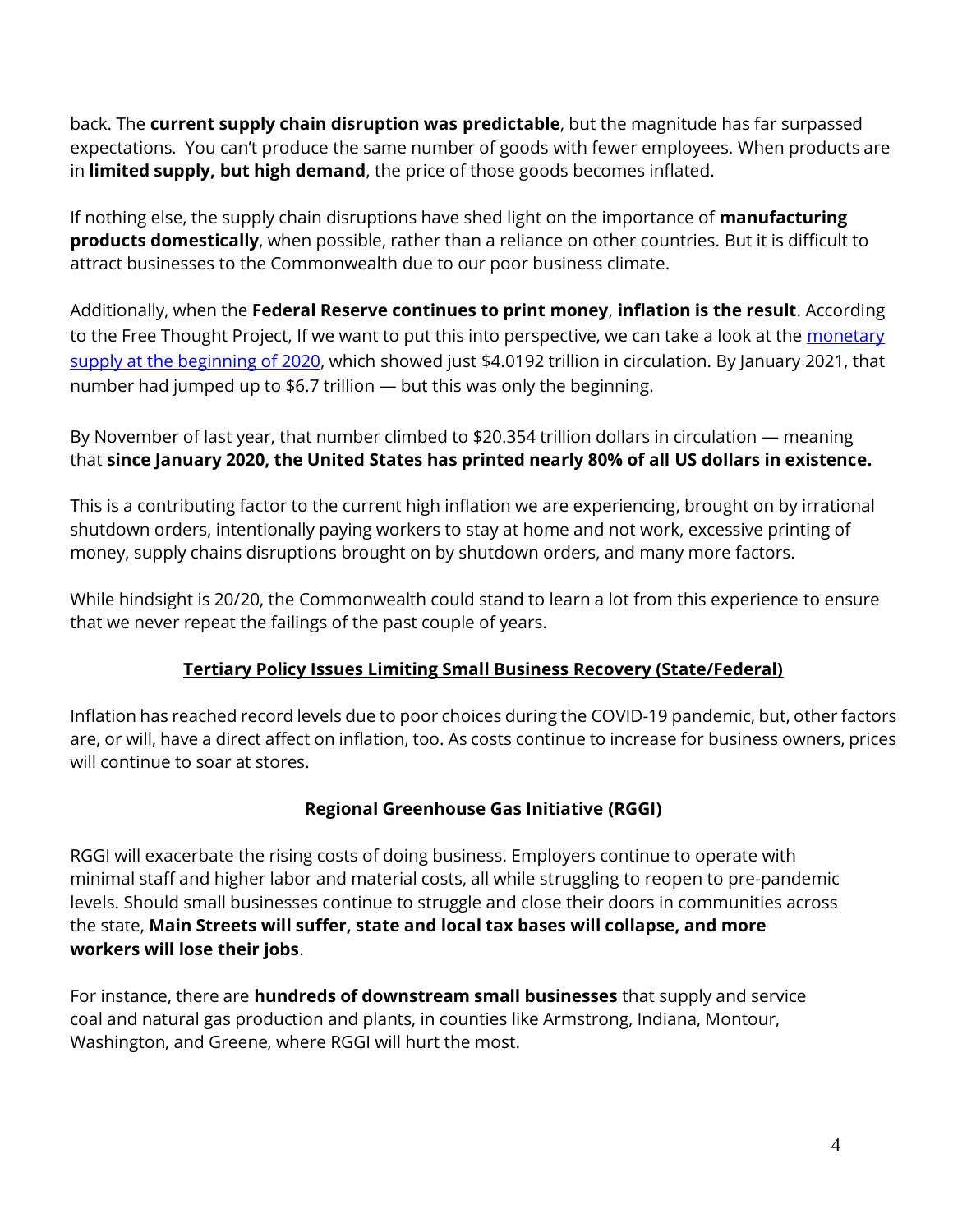None of these rural regions were even given an opportunity to present their case to DEP as required under law. As construction and drilling projects cease in these regions, haulers will move to where the jobs are, restaurants, dry cleaners, gas stations, and others will lose their consumer base, and mechanics will have no machinery to work on. Though few would be directly affected by the taxes imposed by RGGI, there are second- and third-order impacts that will harm small businesses disproportionately to other businesses. These indirect costs are extensive but, incredibly, were not part of the EQB's analysis of the regulation.

Like dominos, **small businesses in these communities will fall** due to burdensome, unjust, and costly regulations.

Unfortunately, joining RGGI would set small businesses back at a most inopportune time.

Most importantly, RGGI will impose extensive costs on the production of energy in Pennsylvania, and these **costs will be passed on to ratepayers**.

Impartial analysis from the Independent Fiscal Office (IFO), states that, "Pennsylvania energy generators could spend upwards of **\$781 million annually** on emissions credits at the RGGI auctions – nearly four times the amount anticipated by the administration's taxpayer-funded analysis used to justify our participation in RGGI in 2020.

The IFO also warned that "**those costs would be pushed through to final customers**." This could result in **rates being raised by as much as 45%.**

NFIB is staunchly opposed to RGGI as it will raise energy costs significantly, resulting in thousands of dollars in increased payments. These **costs will be passed on to the end consumer, perpetuating the current high inflation we are facing today**.

NFIB emphatically supports **SB 119 (Pittman) & HB 637 (Struzzi)** to require legislative approval to impose a carbon tax.

**NFIB** filed an amicus brief in the case *Bowfin Keycon Holdings, LLC, et al. v. Pennsylvania Department of Environmental Protection* at the Commonwealth Court of Pennsylvania. NFIB's amicus brief challenges Regulation 7-559, which authorized Pennsylvania's participation in the Regional Greenhouse Gas Initiative (RGGI). NFIB's brief argues that certain RGGI requirements represent an unconstitutional tax, the RGGI itself is an unlawful interstate compact, and joining the RGGI will have detrimental impacts for Pennsylvania's businesses and consumers.

# **Drastic Rise in Fuel Costs**

As of June 6, 2022, the average price for gasoline in Pennsylvania was \$4.96, placing PA in the top 20% of costs to motorists. For some, this will deter summer travel plans, leading to less business for small and independent businesses that rely heavily on tourist business.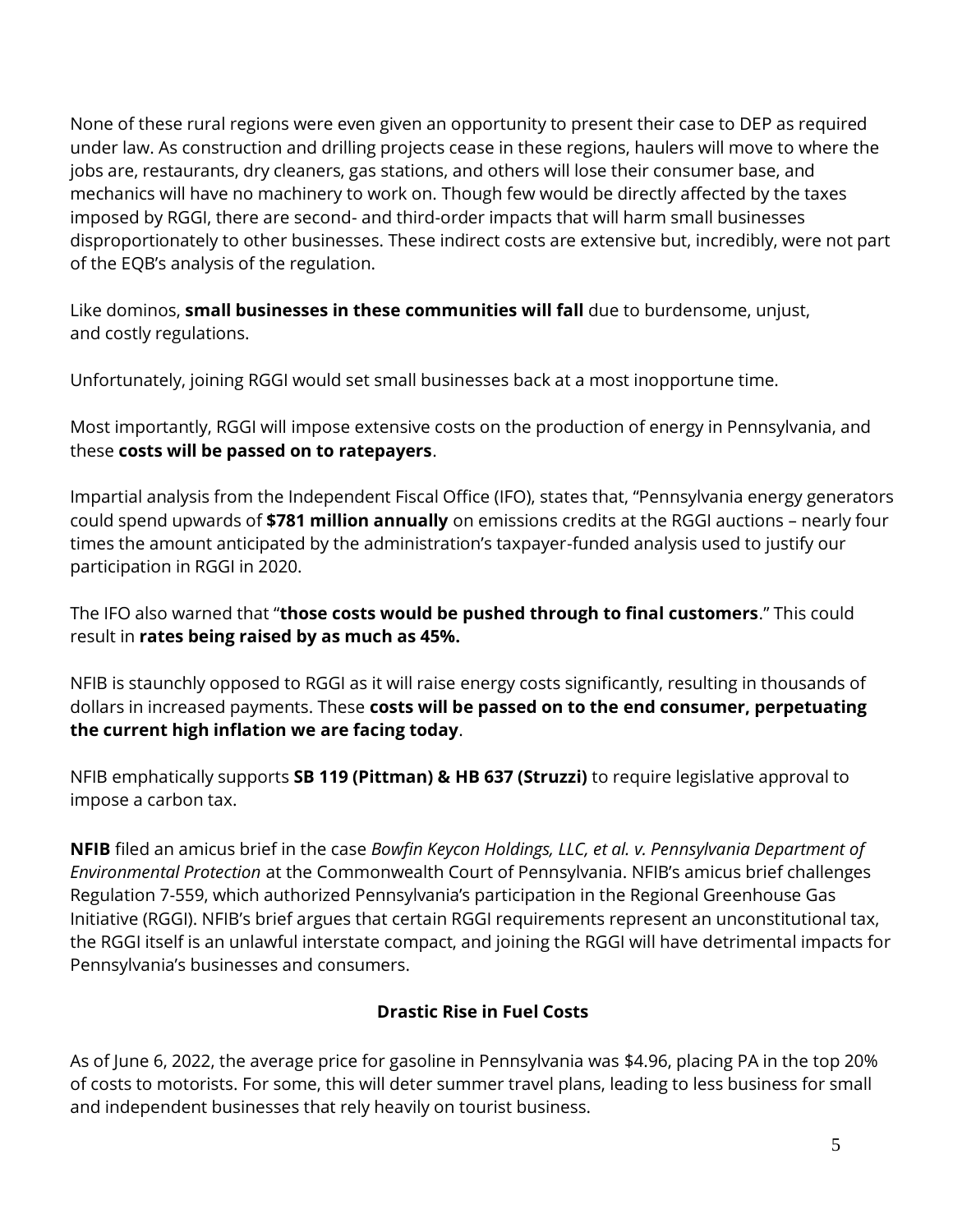Commercially, the impact is greater. Pennsylvania is one of the most expensive states to fill up an 18 wheeler. If shipping costs increase, so will the price of the goods that are being shipped.

# Recently **I was quoted in the Philadelphia Inquirer** on this topic:

"The rise in diesel is crushing our members on shipping costs," said Greg Moreland, the Pennsylvania director of the National Federation of Independent Business. "At every stage of transport, the costs have increased, if you can get the goods you need. When costs are incurred by the business, they pass those on to the customer, perpetuating the high inflation we are seeing right now."

# **Interstate P3 Bridge Tolling Initiative**

Tolling local bridges is a horrible idea for a multitude of reasons.

- Traffic patterns will shift as motorists avoid the tolls, and small businesses near the bridges will struggle as their customer base declines.
- This pattern shift will overload local roadways that were not designed to sustain a high-volume of vehicles, affecting traffic and emergency services, and ultimately, taxes in many localities.
- The **price of shipping goods will increase to account for tolling**, and this will affect businesses up and down the supply chain and make Pennsylvania's small businesses less competitive in the aftermath of the pandemic.
- The increased shipping costs will be passed on the **end consumer, perpetuating the current high inflation we are facing today.**
- The cost per bridge toll is estimated to be \$1-\$4/car and \$8-\$12/truck and other large wheelbase vehicles. What do you think that will do to those costs of goods being shipped? Companies aren't going to absorb the costs. Customers will receive those increases, exacerbating an already inflated market.
- This is another short-term band-aid to infrastructure funding, rather than a long-term funding strategy that has been well thought out and analyzed.
- NFIB is happy to see the Commonwealth Court issue an injunction in this case, and we hope that the Department of Transportation will work more openly with the General Assembly on long-term solutions.

# **OSHA Vaccine Mandate Lawsuit**

NFIB was victorious in our case challenging OSHA's authority to implement a vaccine mandate. Please see our statement below:

**WASHINGTON, D.C. (Jan. 25, 2022)** – The **National Federation of Independent Business (NFIB)**, the nation's leading small business advocacy organization, issued the following statement on behalf of **Karen Harned, Executive Director of NFIB's Small Business Legal Center**, following the Department of Labor's announcement that OSHA has withdrawn the vaccine emergency temporary standard: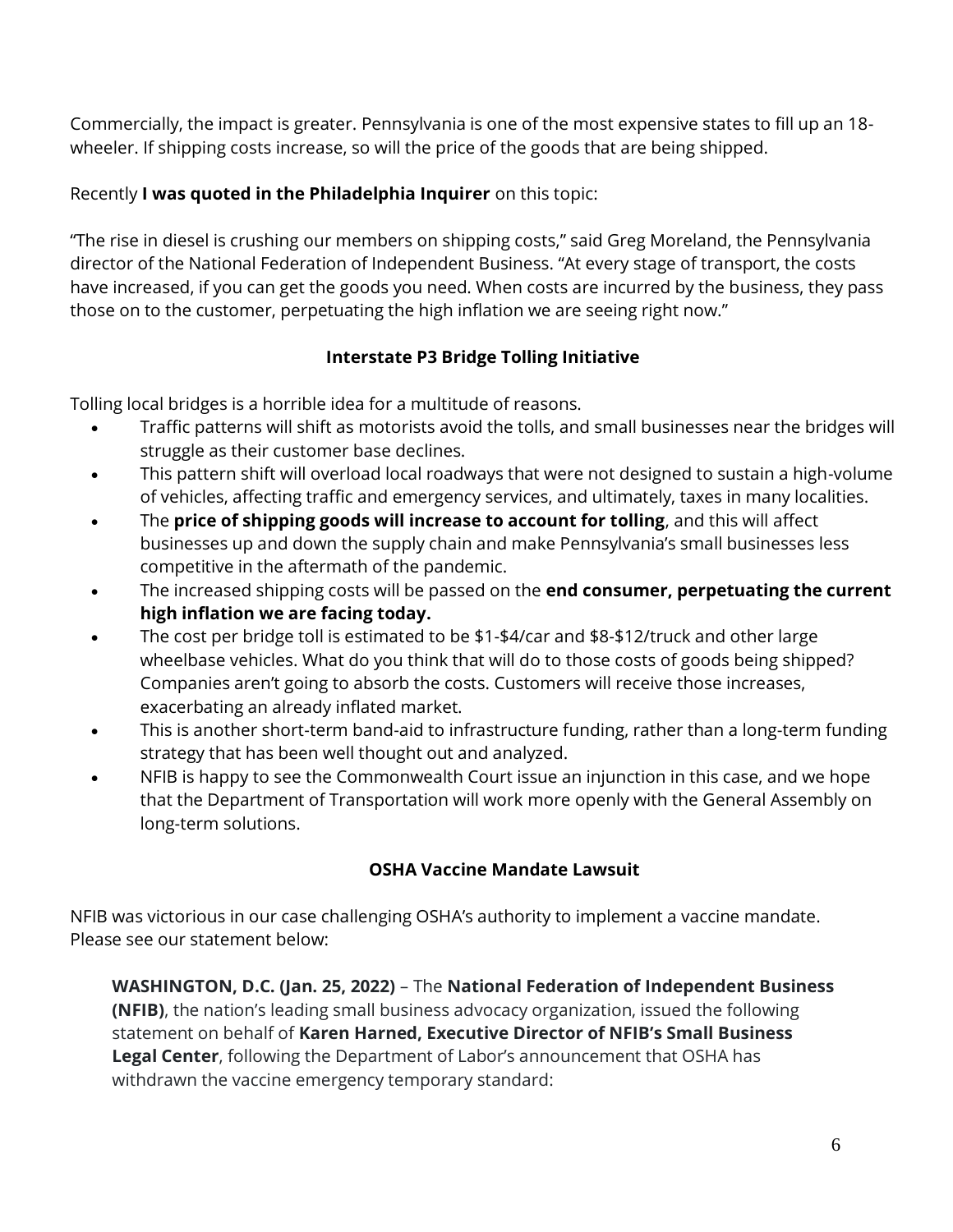"The small business community is relieved to hear that OSHA has officially withdrawn the vaccine ETS on businesses and will no longer move to enforce the mandate. As NFIB argued at the U.S. Supreme Court, OSHA does not have the emergency authority to regulate the American workforce with such a mandate and we are pleased the Court agreed. We urge OSHA to also withdraw the proposed rule as small businesses continue to face extraordinary challenges and this mandate would exacerbate those. This is a win for small businesses who are working hard to get their businesses and the economy back on track."

NFIB's legal challenge argued three main points:

- 1. OSHA needed to use the typical notice-and-comment procedure for the mandate to gather input.
- 2. A nationwide COVID-19 vaccine and testing mandate, monitoring, and database is fundamentally a policy decision that should be left to Congress.
- 3. The mandate will result in unrecoverable compliance costs, lost profits, lost sales, and further exacerbate the labor shortage for small businesses.

# **NFIB Small Business Economic Trends Data**

Below are statistics from the NFIB Small Business Research Center, which has been collecting data from NFIB members for nearly 50 years. These data points provide insight into the state of small business and allow policymakers to better understand what is ailing our small and independent business community. Please see the below data, also available on our website, or using [this link.](https://www.nfib.com/surveys/small-business-economic-trends/)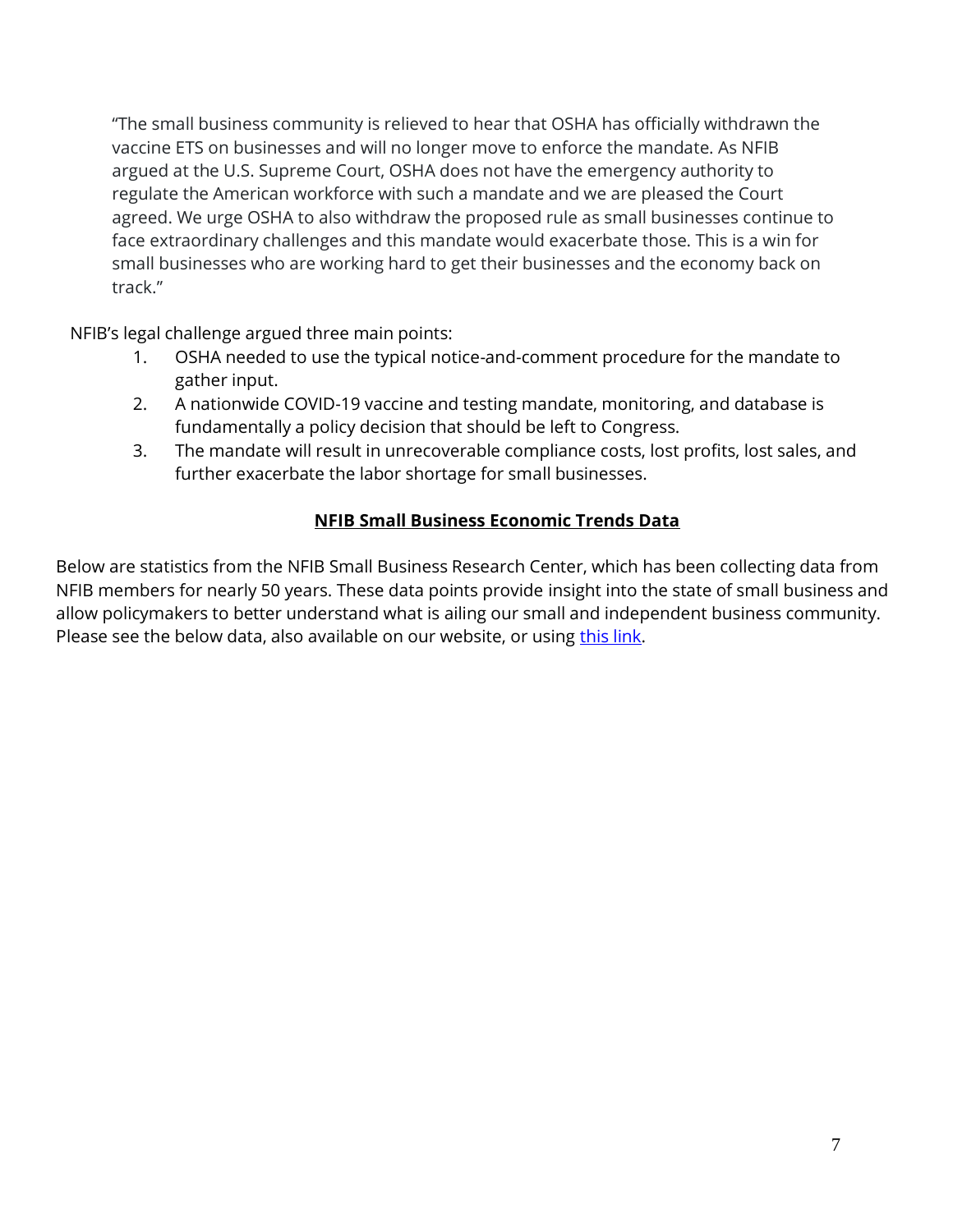#### **Inflation**

In March of 2022 inflation overtook labor quality as the top business problem for small businesses. Currently, in April, 32 percent of owners reported that inflation was the single most important problem in their business, up five points from February and the **highest reading since the first quarter of 1981**.



#### SELECTED SINGLE MOST IMPORTANT PROBLEM

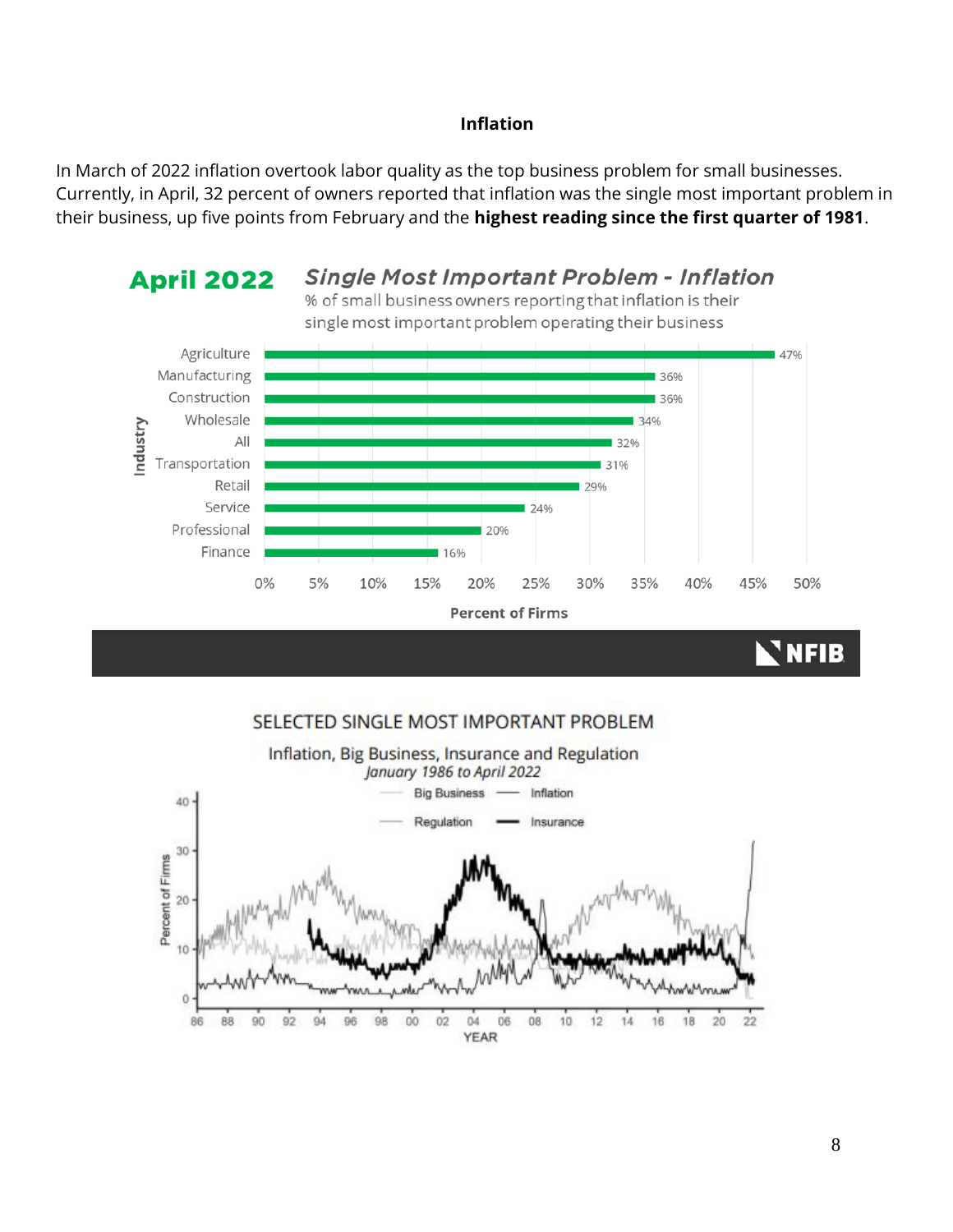#### **Labor Markets - Lack of Qualified Applicants**

Small businesses continue to struggle to find workers to fill open positions. The difficulty in filling open positions is particularly acute in the construction, manufacturing, and retail sectors. Openings are lowest in the agriculture and finance sectors.



**47 percent of all owners reported job openings they could not fill in the current period.**

# **Unfilled Job Openings**



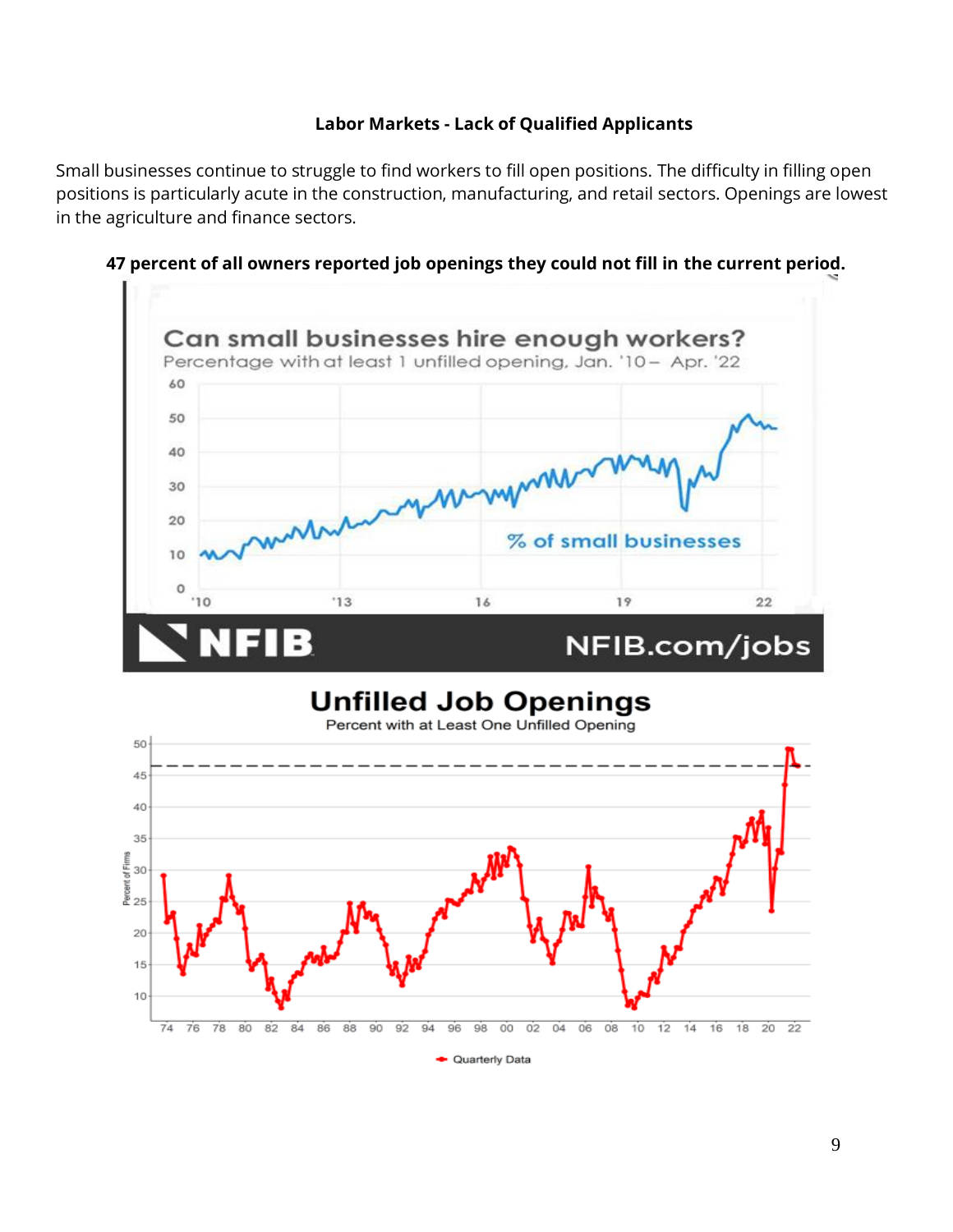The **NFIB Research Center** recently released an industry-specific Small Business Economic Trends [report](https://assets.nfib.com/nfibcom/April-Industry-Small-Business-Economic-Trends.pdf) highlighting the construction, manufacturing, retail, and services industries. Key findings by industry include:

# *Construction*

- The Optimism Index for the construction industry was 92.3, down seven points from January's quarterly report and lower than the overall Index.
- Owners in the construction industry had the highest percentage of unfilled job openings among all industries at 59%.
- The struggle to hire qualified workers has led to an inability to form work teams and begin permitted projects to meet the current demand.
- Fifty-four percent of the job openings in construction are for skilled workers.
- Sixty-four percent of construction firms reported few or no qualified applicants.
- Eighty-one percent of construction firms reported raising prices in April.
- Earnings trends in construction improved by five points from the previous quarter to a net negative 20%.

# *Manufacturing*

- The manufacturing sector remains more optimistic compared to other industries in its recovery from the pandemic, with the Optimistic Index at 99.1 in April.
- Fifty-three percent of manufacturing firms reported unfilled job openings, second only to the construction industry and six percentage points higher than all firms.
- A net 28% of firms plan to create new jobs in the next three months, down seven points from January but eight percentage points higher than the overall population of small firms.
- Future sales expectations declined 10 points in April from January's report, however, owners in manufacturing are still more optimistic than all firms about sales over the next three months.
- A net negative 2% of manufacturing small business owners expect higher sales in the next three months, compared to a net negative 12% overall.

# *Retail*

- Retailers reported nearly the same level of optimism as the average for all firms in April with an Optimism Index of 93.4.
- Earnings trends in retail fell three points from the previous quarter to a net negative 18%.
- Retail owners' expectations about economic conditions over the next six months declined 18 points to a net negative 47%.
- A net 8% of retailers report current inventory levels "too low" compared to a net 6% of all small businesses.
- Retailers continue to increase inventory levels and a net 5% plan to increase inventories over the next three to six months, four points above all firms.

# *Services*

• The services sector Optimism Index decreased in April by 2.6 points to 94.2 and is one point above the overall index.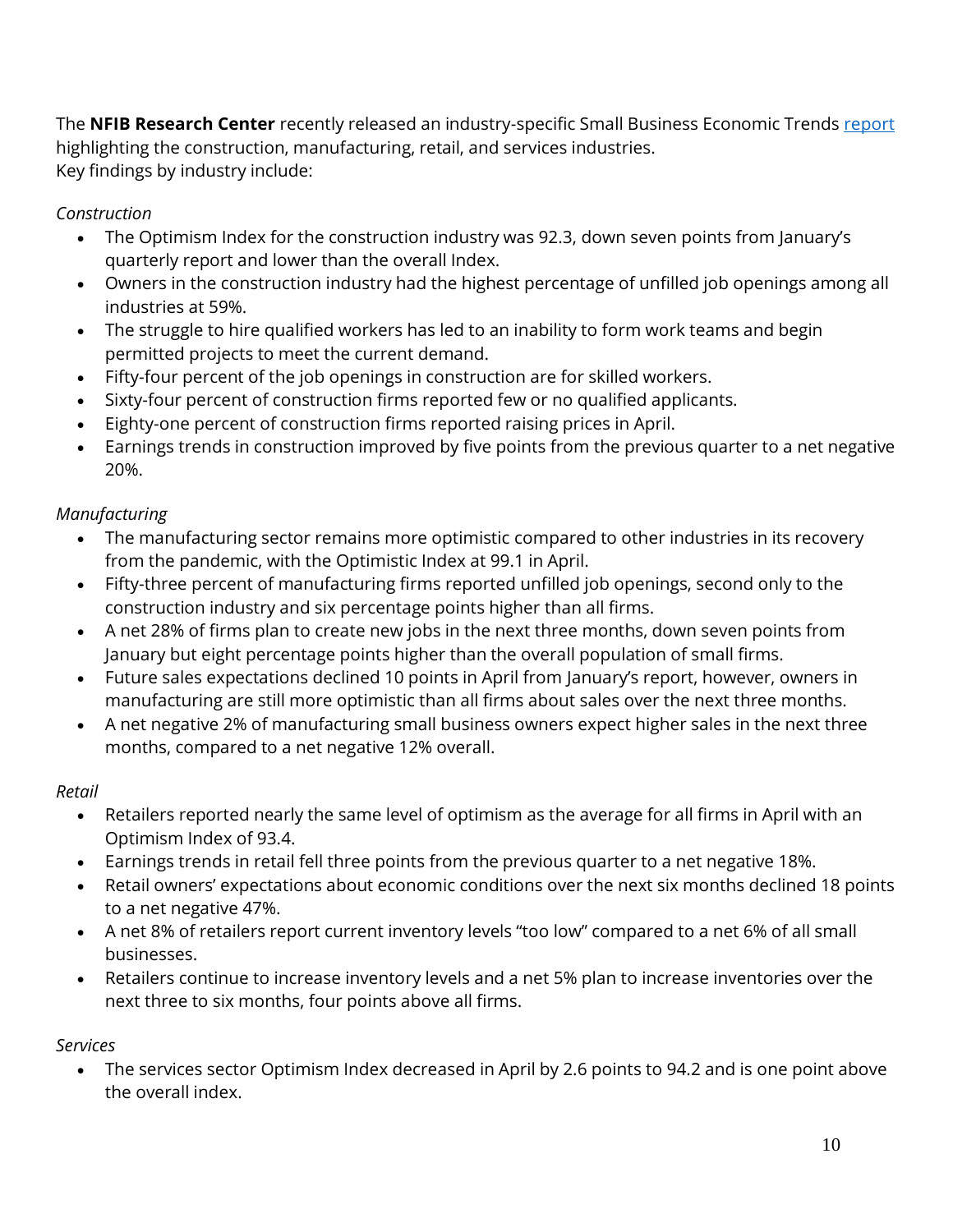- Most of the decline in service sector optimism was driven by a decrease in expectations that the economy will improve and expectations of real higher sales.
- Service businesses' expectations about future sales over the next three months fell seven points from January to a net negative 9% of owners.

#### **Supply chain shortages**

According to the April 2022 [NFIB Small Business Economic Trends Report,](https://assets.nfib.com/nfibcom/Final-SBET-Apr-2022.pdf) 36 percent of owners report that supply chain disruptions have had a significant impact on their business. Another 34 percent report a moderate impact and 20 percent report a mild impact. **Only 8 percent report no impact from recent supply chain disruptions.**

Again, it should be no surprise that when businesses were shuttered for months on end, or operating with minimal staff, the products they typically produce were not being produced.

#### **Business optimism**

One can infer from the chart below that business optimism crashed surrounding the Great Recession of 2008, but slowly and steadily increased during the Obama Administration. Viewing 2017-2020, business optimism soared as the Tax Cut and Jobs Act came to fruition and business owners optimism was recordhigh, until March of 2020 when the pandemic shutdowns first occurred. Recently, optimism is waning, as record-high inflation and fuel costs continue to devastate small business.

# **OVERVIEW - SMALL BUSINESS OPTIMISM**



The challenges of the last two years have led to a continued pessimism about future economic conditions. In NFIB's latest COVID-19 Small Business Survey, 73 percent of small businesses have not